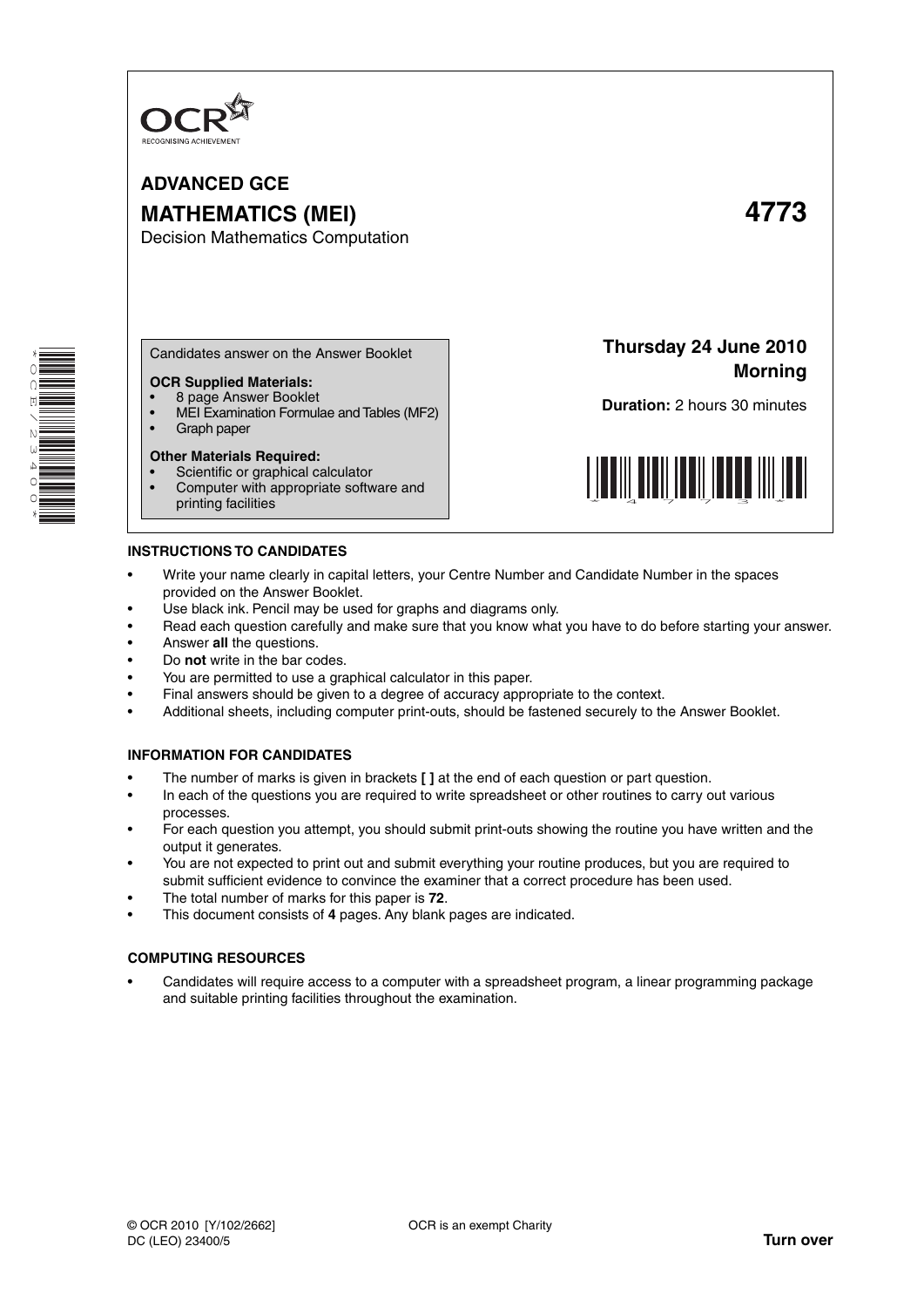- **1** Athos puts £1000 into a deposit account. After a year, interest is added to the account, the amount of interest being 5% of the balance during the year. Athos then draws out £60. After each subsequent year, interest at 5% of the balance is added on, and Athos then withdraws £60.
	- (i) Let  $u_n$  be the amount (in £) in the account after *n* years, with  $u_0 = 1000$ . Construct a recurrence relation for  $u_n$  in terms of  $u_{n+1}$ . relation for  $u_n$  in terms of  $u_{n-1}$ .
	- **(ii)** Solve your recurrence relation from part **(i)**, simplifying your answer as far as is possible. **[4]**
	- **(iii)** Use your answer to part **(ii)** to find how long Athos can continue to operate the account in this way. **[2]**

Porthos puts £1000 into a deposit account. Every 6 months, interest is added to the account, the amount of interest being  $2\frac{1}{2}$  % of the balance over those 6 months. He draws out £60 at the end of 12 months and after each subsequent 12 months.

- **(iv)** Construct a spreadsheet to show how the amount Porthos has in his account varies over time. **[3]**
- **(v)** Use your spreadsheet to find for how long Porthos can operate his account in this way. **[1]**

Aramis puts £1000 into a deposit account. He draws out £30 every 6 months. Every 12 months, interest is added to the account, the amount of interest being 5% of the average balance over those 12 months.

- **(vi)** Construct a spreadsheet to show how the amount Aramis has in his account varies over time. **[4]**
- **(vii)** Use your spreadsheet to find for how long Aramis can operate his account in this way. **[1]**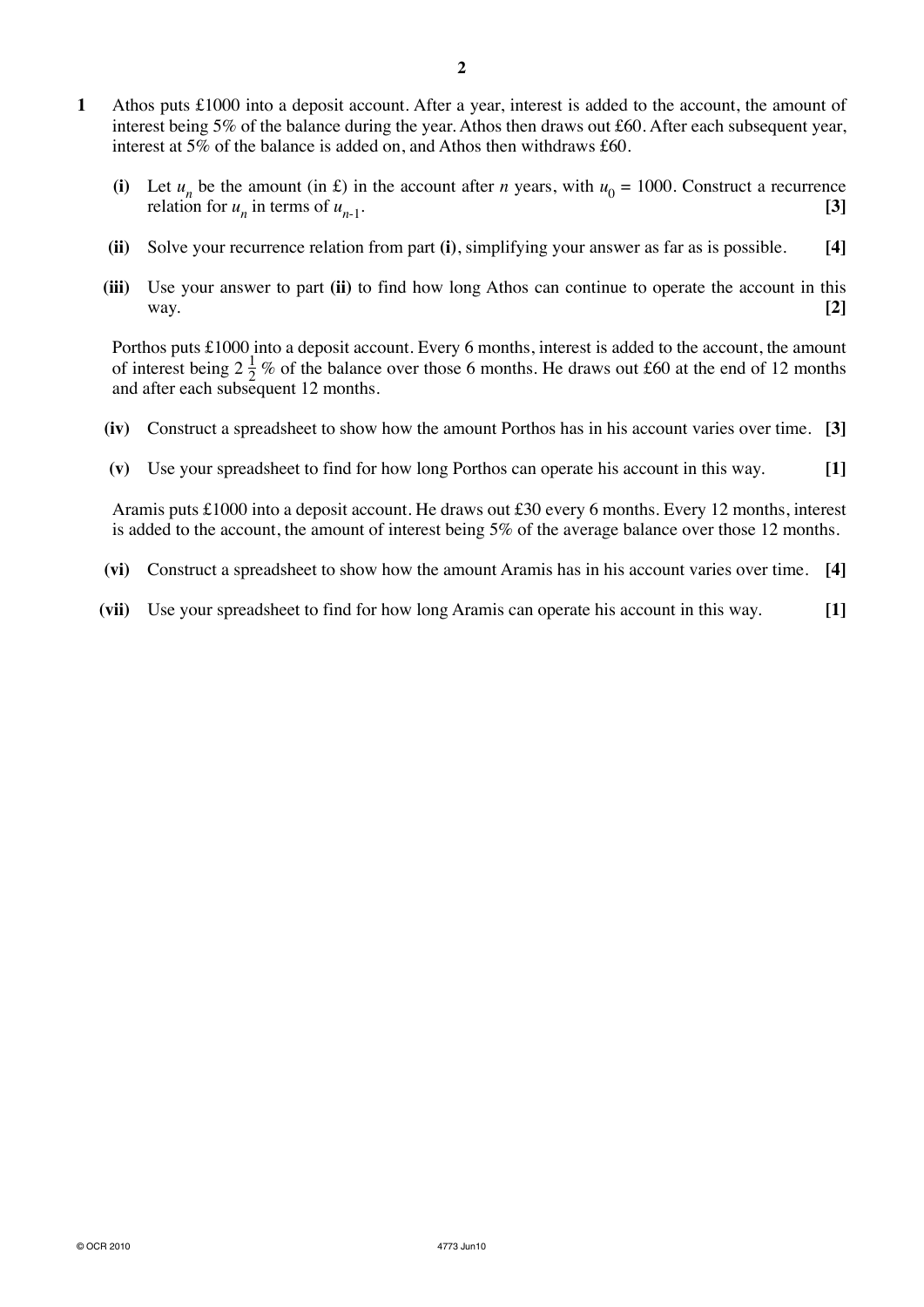**2** The distance of the point  $(p, q)$  from the line  $ax + by = c$  is given by  $\left| \frac{c - ap - bq}{\sqrt{a^2 + b^2}} \right|$  $a^2 + b$  $\frac{-ap-bq}{\sqrt{a^2+b^2}}$ 

For example, when  $a = b = 1$  and  $c = 10$ , the distance of  $(p, q)$  from  $x + y = 10$  is given by 10 2  $-\frac{p-q}{\sqrt{p}}$ .

**3**

**(i)** Find the distance of  $(0, 0)$  from the line  $x + y = 10$ .

Find the distance of (10, 10) from the line  $x + y = 10$ . [1]

Consider the (minimax) LP:

 $p_1 > p$ 

Minimise *m*  $subject to$ 

subject to

\n
$$
m \geq p
$$
\n
$$
m \geq -p
$$
\n
$$
m \geq q
$$
\n
$$
m \geq -q
$$
\n
$$
m \geq \frac{10 - p - q}{\sqrt{2}}
$$
\n
$$
m \geq \frac{p + q - 10}{\sqrt{2}}
$$

 **(ii)** Rewrite the LP in a form in which it can be submitted to LINDO.  $\sqrt{2}$  by 1.414 214.) **[4]** 

 **(iii)** Run the LP and draw a diagram to explain what it achieves. **[5]**

**(iv)** Formulate an LP to find the point which is equidistant from the lines  $y = 0$ ,  $x + y = 1$  and  $x - y = -1$ . (Approximate  $\sqrt{2}$  by 1.414 214.) **[4]** 

 **(v)** Run your LP. **[1]**

 **(vi)** Prove by drawing a diagram and calculating distances that your LP has achieved what was required. **[3]**

**[Questions 3 and 4 are printed overleaf]**



### **Copyright Information**

For queries or further information please contact the Copyright Team, First Floor, 9 Hills Road, Cambridge CB2 1GE.

OCR is part of the Cambridge Assessment Group; Cambridge Assessment is the brand name of University of Cambridge Local Examinations Syndicate (UCLES), which is itself a department of the University of Cambridge.

OCR is committed to seeking permission to reproduce all third-party content that it uses in its assessment materials. OCR has attempted to identify and contact all copyright holders whose work is used in this paper. To avoid the issue of disclosure of answer-related information to candidates, all copyright acknowledgements are reproduced in the OCR Copyright Acknowledgements Booklet. This is produced for each series of examinations, is given to all schools that receive assessment material and is freely available to download from our public website (www.ocr.org.uk) after the live examination series.

If OCR has unwittingly failed to correctly acknowledge or clear any third-party content in this assessment material, OCR will be happy to correct its mistake at the earliest possible opportunity.